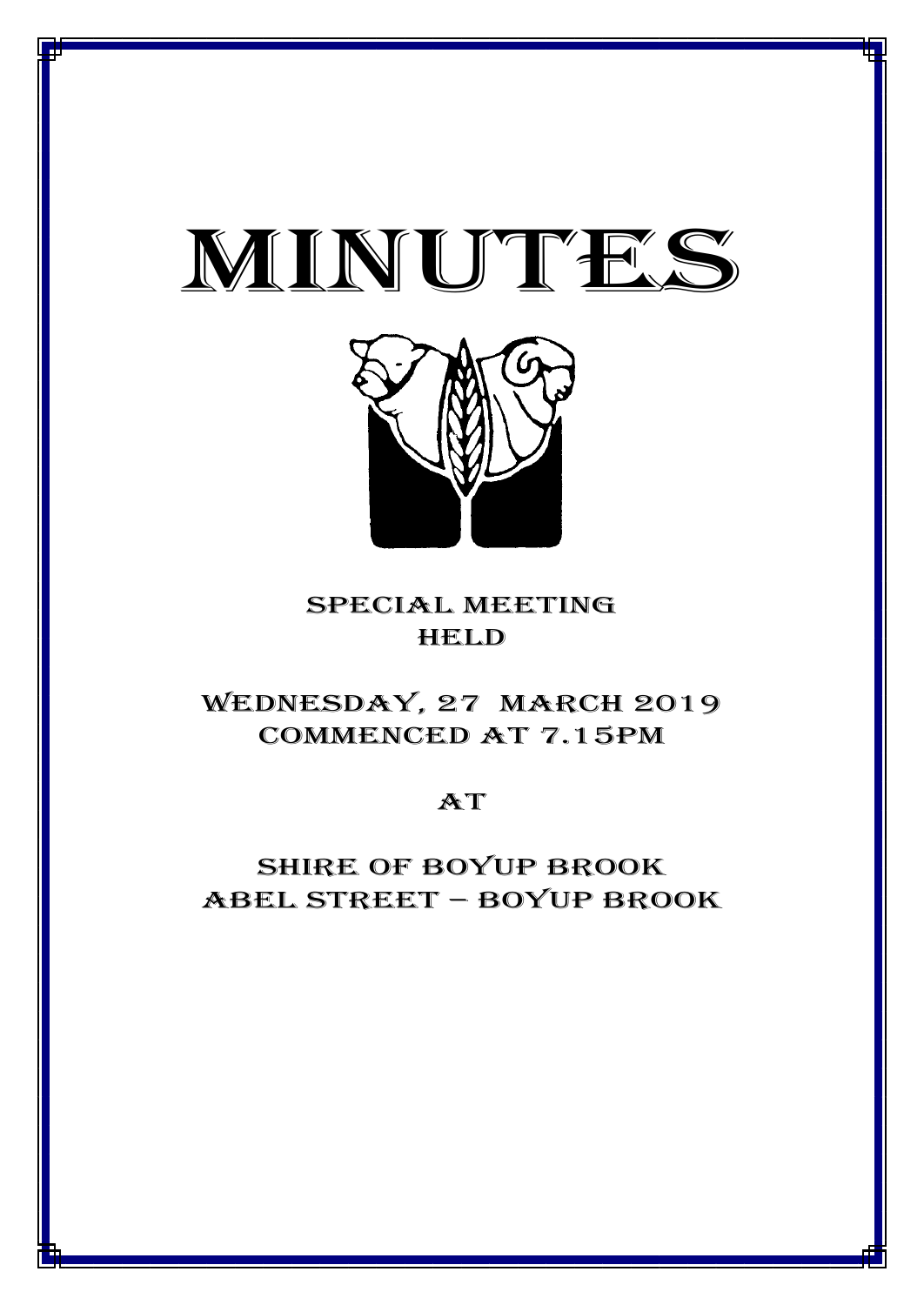# TABLE OF CONTENTS

| 5.           |                                                                       |  |  |
|--------------|-----------------------------------------------------------------------|--|--|
|              |                                                                       |  |  |
| $\mathbf{4}$ |                                                                       |  |  |
| 3.           |                                                                       |  |  |
| 2.           |                                                                       |  |  |
| 1.           | RECORD OF ATTENDANCE/APOLOGIES/LEAVE OF ABSENCE PREVIOUSLY APPROVED 3 |  |  |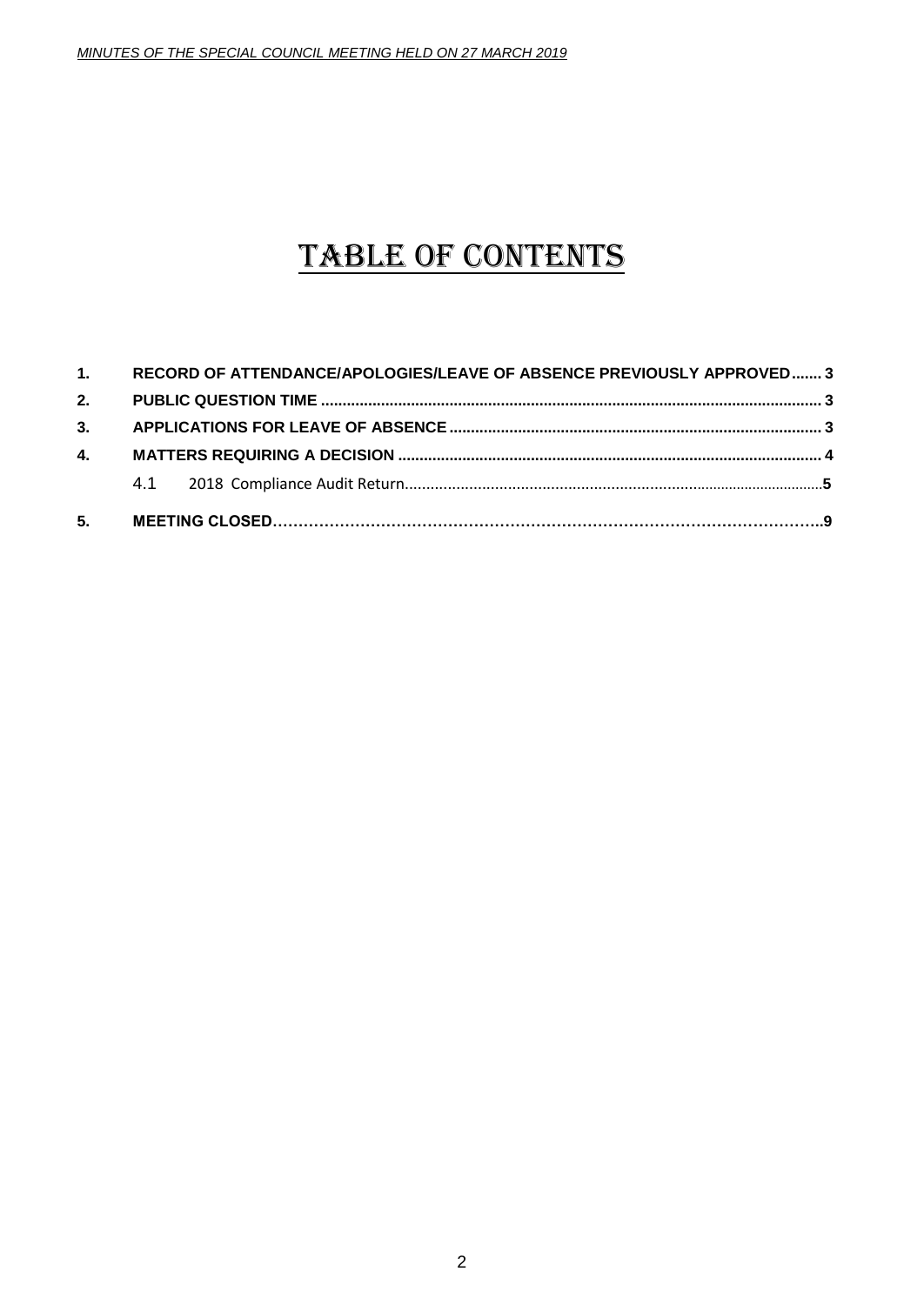#### <span id="page-2-0"></span>**1. RECORD OF ATTENDANCE/APOLOGIES/LEAVE OF ABSENCE PREVIOUSLY APPROVED**

#### 1.1 **Attendance**

Cr G Aird - Shire President Cr R Walker - Deputy Shire President Cr S Alexander Cr P Kaltenrieder Cr K Moir Cr H O'Connell Cr E Rear

STAFF: Mr Stephen Carstairs - Acting CEO Mrs Maria Lane - Executive Assistant

- 1.2 Apologies Nil
- 1.3 Leave of Absence

#### <span id="page-2-1"></span>**2. PUBLIC QUESTION TIME**

- 2.1 Response to Previous Public Questions Taken on Notice
- 2.2 Public Question Time

### <span id="page-2-2"></span>**3. APPLICATIONS FOR LEAVE OF ABSENCE**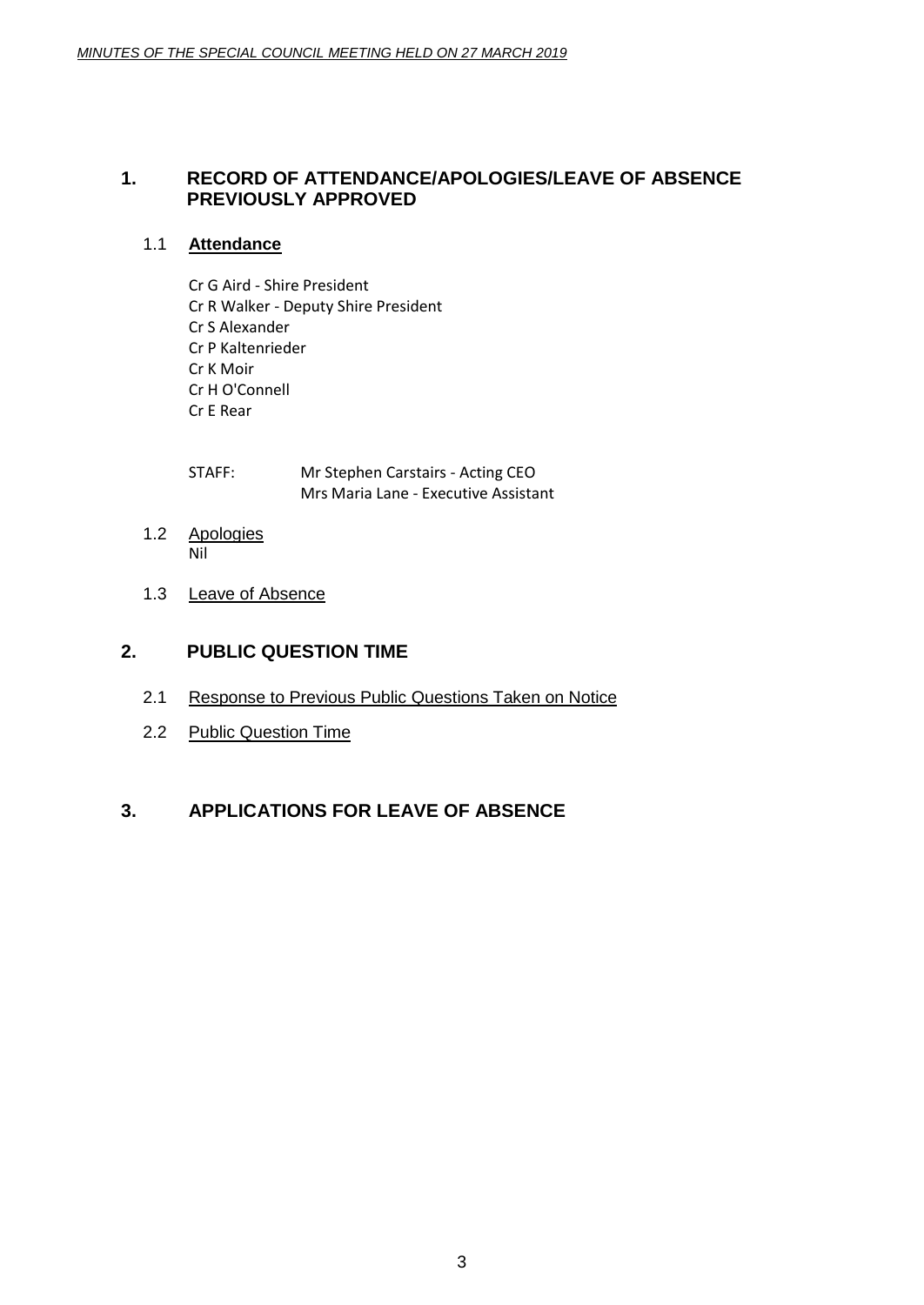#### <span id="page-3-0"></span>**4. MATTERS REQUIRING A DECISION**

| 2018 Compliance Audit Return<br>4.1    |                                                |  |
|----------------------------------------|------------------------------------------------|--|
|                                        |                                                |  |
| Location:                              | Shire of Boyup Brook                           |  |
| <b>Applicant:</b>                      | Shire of Boyup Brook                           |  |
| File:                                  | N/A                                            |  |
| <b>Disclosure of Officer Interest:</b> | Nil                                            |  |
| Date:                                  | 24 March 2019                                  |  |
| <b>Authors:</b>                        | Stephen Carstairs – Acting CEO                 |  |
| <b>Authorizing Officer:</b>            | Stephen Carstairs - Acting CEO                 |  |
|                                        | Attachments: Yes: 2018 Compliance Audit Return |  |
|                                        |                                                |  |

#### **SUMMARY**

The purpose of this report is for Council to: consider and receive the results of the shire's Audit and Finance Committees review of the 2018 Compliance Audit Review (CAR); adopt the 2018 CAR; and direct the Acting CEO to submit to the Departmental CEO by 31 March 2019: a certified copy (signed by the President and Acting CEO) of the 2018 CAR; the relevant sections of the minutes of this meeting; and any additional information explaining or qualifying the compliance audit.

*\_\_\_\_\_\_\_\_\_\_\_\_\_\_\_\_\_\_\_\_\_\_\_\_\_\_\_\_\_\_\_\_\_\_\_\_\_\_\_\_\_\_\_\_\_\_\_\_\_\_\_\_\_\_\_\_\_\_\_\_\_\_\_\_\_\_\_\_\_\_\_\_\_\_\_\_\_\_\_*

#### **BACKGROUND**

Section 14 of the *Local Government (Audit) Regulations 1996* (the Regulations), requires local governments to carry out a compliance audit for the period  $1<sup>st</sup>$  January to  $31<sup>st</sup>$  December in each year (refer attached). Section 13 of the Regulations outlines the sections of the Act & Regulations that are subject to audit. Further, Section 14 requires local government audit committees to review the CAR prepared by the local government and report the findings to Council.

The Department of Local Government Sport Cultural Industries provided the electronic compliance form, approved by the Minister, for completion and presentation to Council for adoption. An important objective of the CAR process is to assist the shire with developing and enhancing its internal control processes.

On 06 March 2018 Mr Darren Long (principal, DL Consulting) was on site at the shire and conducted the shire's 2018 compliance audit.

#### **CONSULTATION**

Mr Long performed the 2018 compliance audit, and on 27 March 2019 the Audit and finance committee reviewed Mr Long's report and synthesised the results of the 2018 audit for Council's consideration.

#### **STATUTORY OBLIGATIONS**

*Local Government (Audit) Regulations 1996* - Sections 13, 14 and 15.

#### **COMMENT**

The 2018 compliance audit is a retrospective assessment of the shire's performance as it relates to compliance with the *Local Government Act 1995* and Regulations.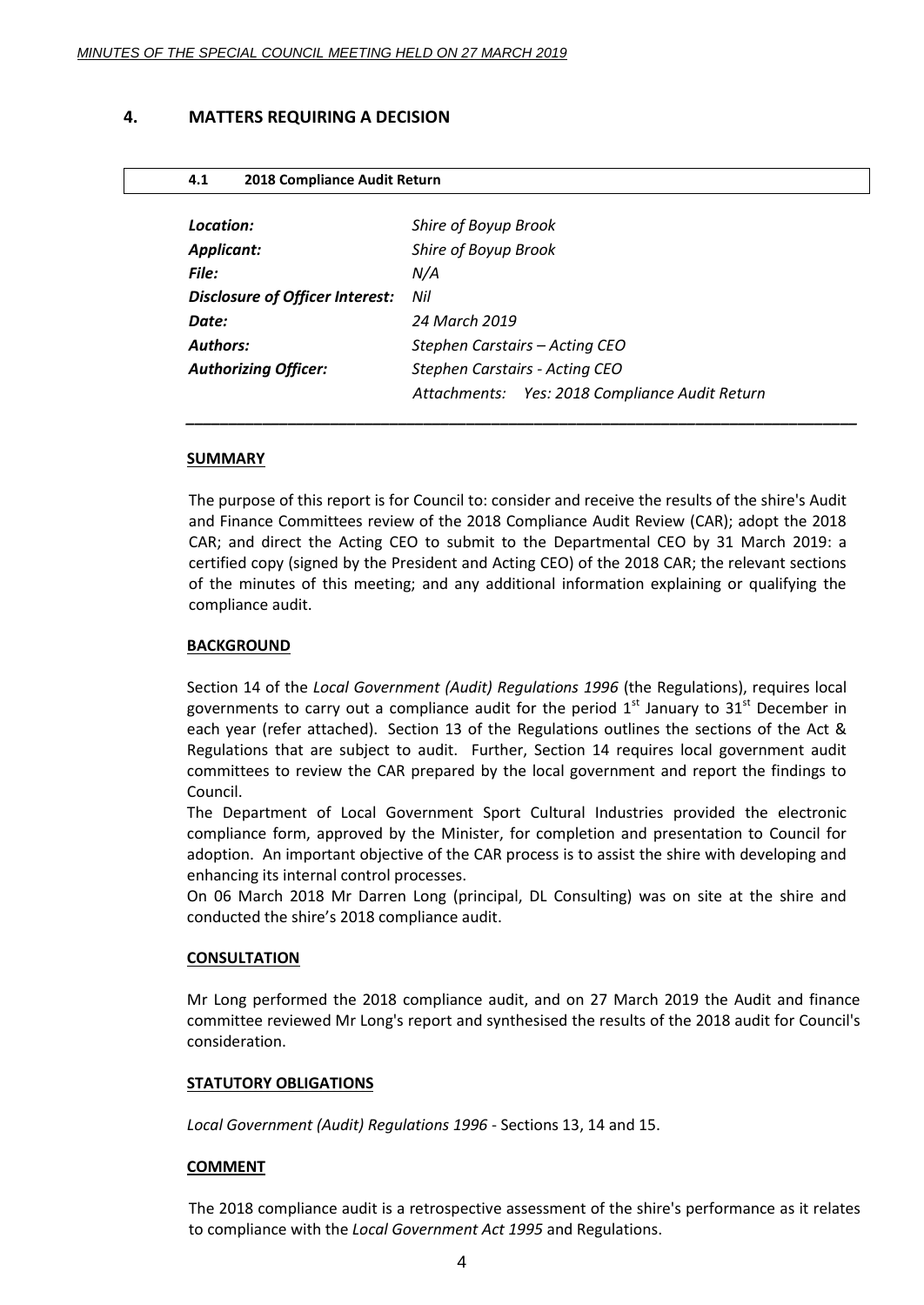#### **POLICY IMPLICATIONS** - Nil

#### **BUDGET/FINANCIAL IMPLICATIONS**

In the 2018-19 budget \$18,750 was allocated to audit fees. Actual expenditure to date is \$12,360, and \$5,555 was budgeted for the 2018-19 interim audit. The Office of the Auditor General has advised that that they estimate that the cost of the shire's 30 June 2019 audit will be \$22,750 (excluding GST), meaning that the actual cost of the shire's interim audit will be of the order \$7,500. Forecast audit expense shortfalls in the 2018-19 budget will be offset against the Consultancy budget (\$46,500 budgeted, and year to date actuals at \$16,447) in the annual budget review scheduled for April.

#### **STRATEGIC IMPLICATIONS** - Nil

#### **SUSTAINABILITY IMPLICATIONS** - Nil

#### **VOTING REQUIREMENTS**

Simple Majority.

#### **COUNCIL DECISION & COMMITTEE RECOMMENDATION - Item 4.1**

#### **MOVED: Cr Kaltenrieder SECONDED: Cr O'Connell**

That Council:

- 1. Receive the results of the Audit and Finance Committees review of the 2018 Compliance Audit Return as follows:
- (a) On 06 March 2018 Mr Darren Long (principal, DL Consulting) was on site at the shire and conducted the shire's 2018 Compliance Audit.
- (b) The compliance audit provides both the Council and Acting CEO with an additional element of accountability through an arm's length check of internal management systems, procedures and record keeping.
- (c) The 2018 Compliance Audit Return was prepared in the form (secure electronic return system) approved by the Minister.
- (d) The compliance audit involved an examination of the records of the shire and the provision of information and advice from relevant shire employees. Further, it consisted of an inspection, on a test basis, of evidence supporting the status of compliance. The process consisted of a comprehensive audit test check of items such as: the various Council meeting minutes; primary and annual return registers; financial interest disclosures; and tender and other statutory registers. Other items in the Return were the subject of examination based upon a detailed check of relevant records.
- (e) The Audit and Finance Committee added additional scrutiny, including local firsthand knowledge of some of the matters.
- (f) As in 2017, the standard of compliance in 2018 was high. For contextual purposes, non-compliance or partial non-compliance related to 8 of the total 95 items included in the Compliance Return, or an achievement of 91.6% compliance.

Non-compliance or partial non-compliance matters identified by Mr Long included:

#### *5.16 Delegation of some powers and duties to certain committees*

*(2) A delegation under this section is to be in writing and may be general or as otherwise provided in the instrument of delegation.*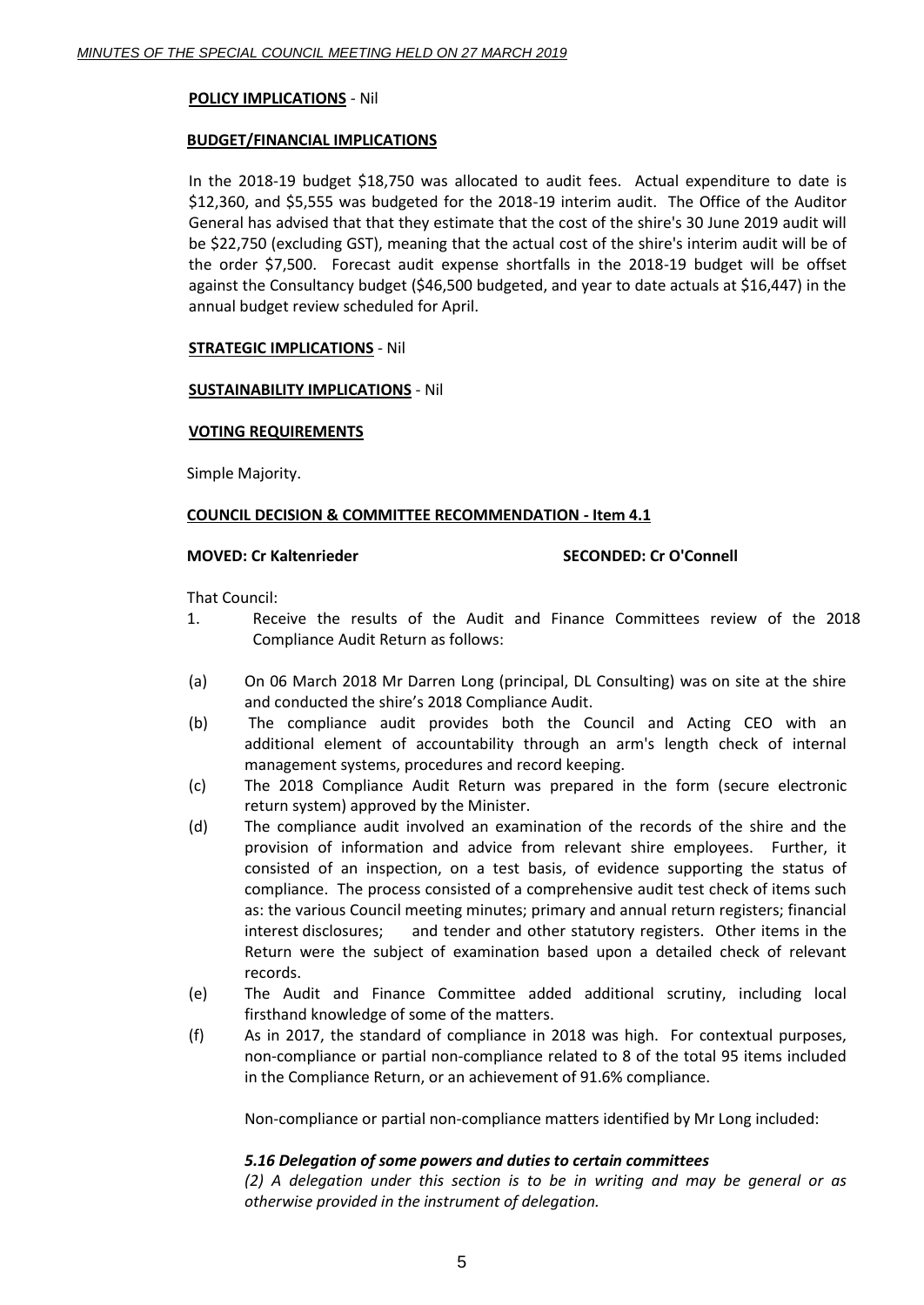There was no documented evidence that could verify that the delegation of the power to purchase was issued in writing to the Water Playground Committee.

Acting CEO's Comment: Noted. Further, it is to be noted that the Water Playground Committee has since been discontinued.

#### *5.18 Register of delegations to committees*

*A local government is to keep a register of the delegations made under this Division and review the delegations at least once every financial year.*

There was no documented evidence that verified that the delegation of power to the Water Playground Committee was kept in the Delegations Register.

Acting CEO's Comment: Noted.

#### *5.42 Delegation of some powers to CEO*

*(2) A delegation under this section is to be in writing and may be general or as otherwise provided in the instrument of delegation.*

There was no documented evidence that could verify that delegations were issued and confirmed in writing to the CEO as per section 5.42(2).

Acting CEO's Comment: Noted, and as this relates to the 2019 compliance audit, the matter will be addressed by 30 June 2019.

#### *5.44 CEO may delegate powers and duties to other employees*

*(2) A delegation under this section is to be in writing and may be general or otherwise provided in the instrument of delegation.*

There was no documented evidence that could verify that delegations were issued and confirmed in writing to other employees as per section 5.44(2).

Acting CEO's Comment: Noted, and as this relates to the 2019 compliance audit, the matter will be addressed by 30 June 2019.

#### *5.67. Disclosing members not to participate in meetings*

*A member who makes a disclosure under section 5.65 must not — (a) preside at the part of the meeting relating to the matter; or (b) participate in, or be present during, any discussion or decision making procedure relating to the matter,*

A review of the minutes of Ordinary and Special Council meetings, and of Committee meetings, revealed an instance of non-compliance with section 5.67 of the Act. A Councillor at the Special Council Meeting held on 10 July 2018 declared a financial interest in item 4.2 of the Special Council Meeting agenda immediately before the matter was considered by Council.

On face value, the minutes of that meeting indicate the Councillor, after declaring the financial interest, remained in the meeting and may have participated in discussion on the matter. The minutes also indicate that the Councillor participated in the decisionmaking procedure, given the vote recorded (Carried 8/0) for the resolution that was passed by the Council matches the eight Councillors listed as in attendance at the meeting.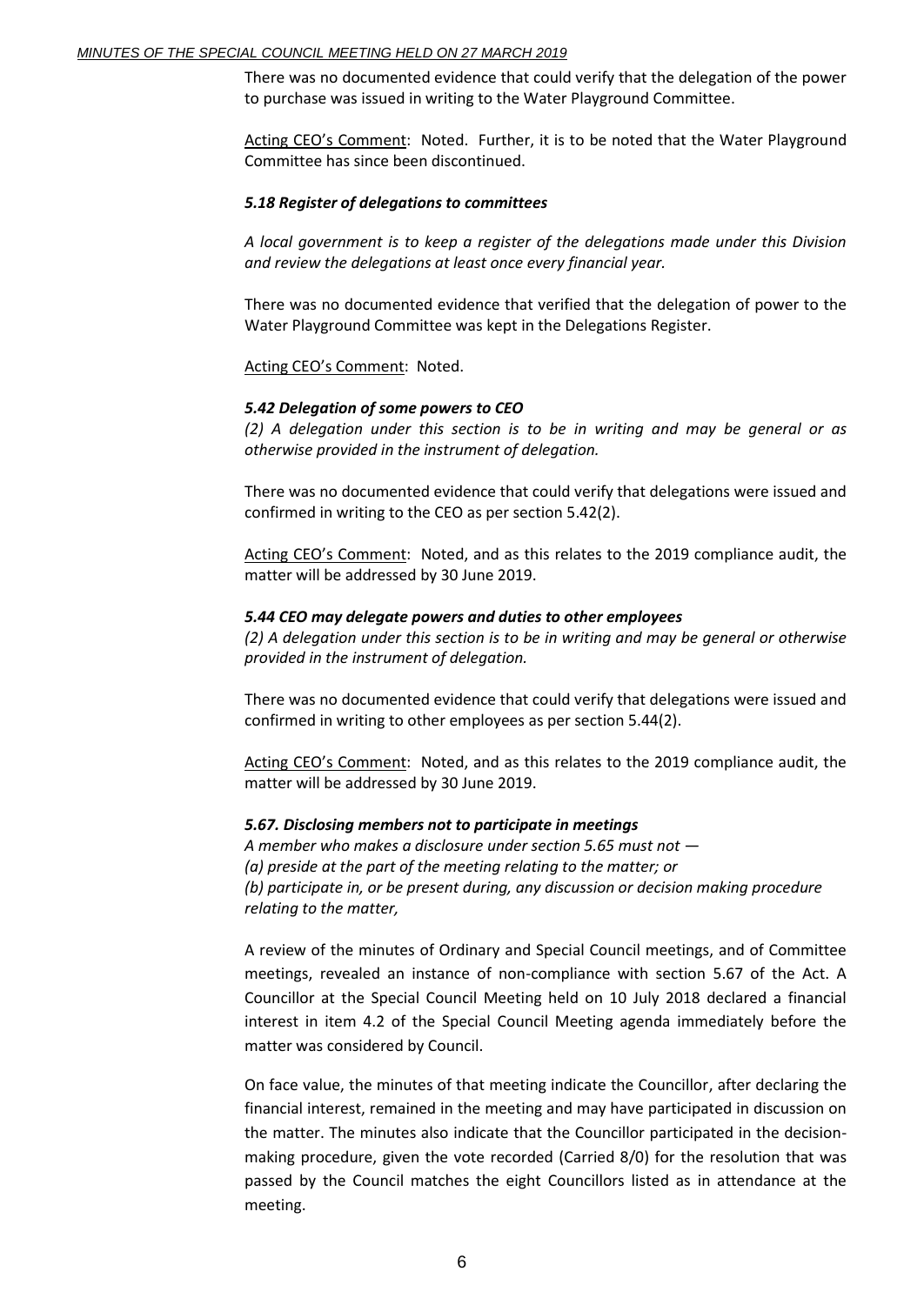Acting CEO's Comment: The President (Chair of said 10 July 2018 Special Council Meeting) and Acting CEO (Acting CEO at said meeting) conferred about this noncompliance event and agreed that on this occasion they had erred. Activity in chambers at the commencement of item 4.2 i.e. distribution of declaration of interests forms and associated questions and answers, was distracting such that in accord with common practice neither the President nor Acting CEO thought to advise members declaring interests that they should consider leaving chambers. Consequently a member, also distracted, was caused to make an honest mistake when failing to recognize that they should leave chambers prior to item 4.2 being dealt with.

#### *3.58 Disposal of Property*

*(4) The details of a proposed disposition that are required by subsection (3)(a)(ii) include-*

*(a) the names of all other parties concerned; and* 

*(b) the consideration to be received by the local government for the disposition; and* 

*(c) the market value of the disposition —*

*(i) as ascertained by a valuation carried out not more than 6 months before the proposed disposition; or*

*(ii) as declared by a resolution of the local government on the basis of a valuation carried out more than 6 months before the proposed disposition that the local government believes to be a true indication of the value at the time of the proposed disposition*

The Flax Mill Shed property value used in the local public notice was a periodic rental determined from the Shires Schedule of Fees and Charges; not a market valuation from a qualified valuer, as required by Section 3.58(4)(c)(i).

Acting CEO's Comment: Noted.

#### *7.12A Duties of local governments with respect to audits*

*(4) A local government must*